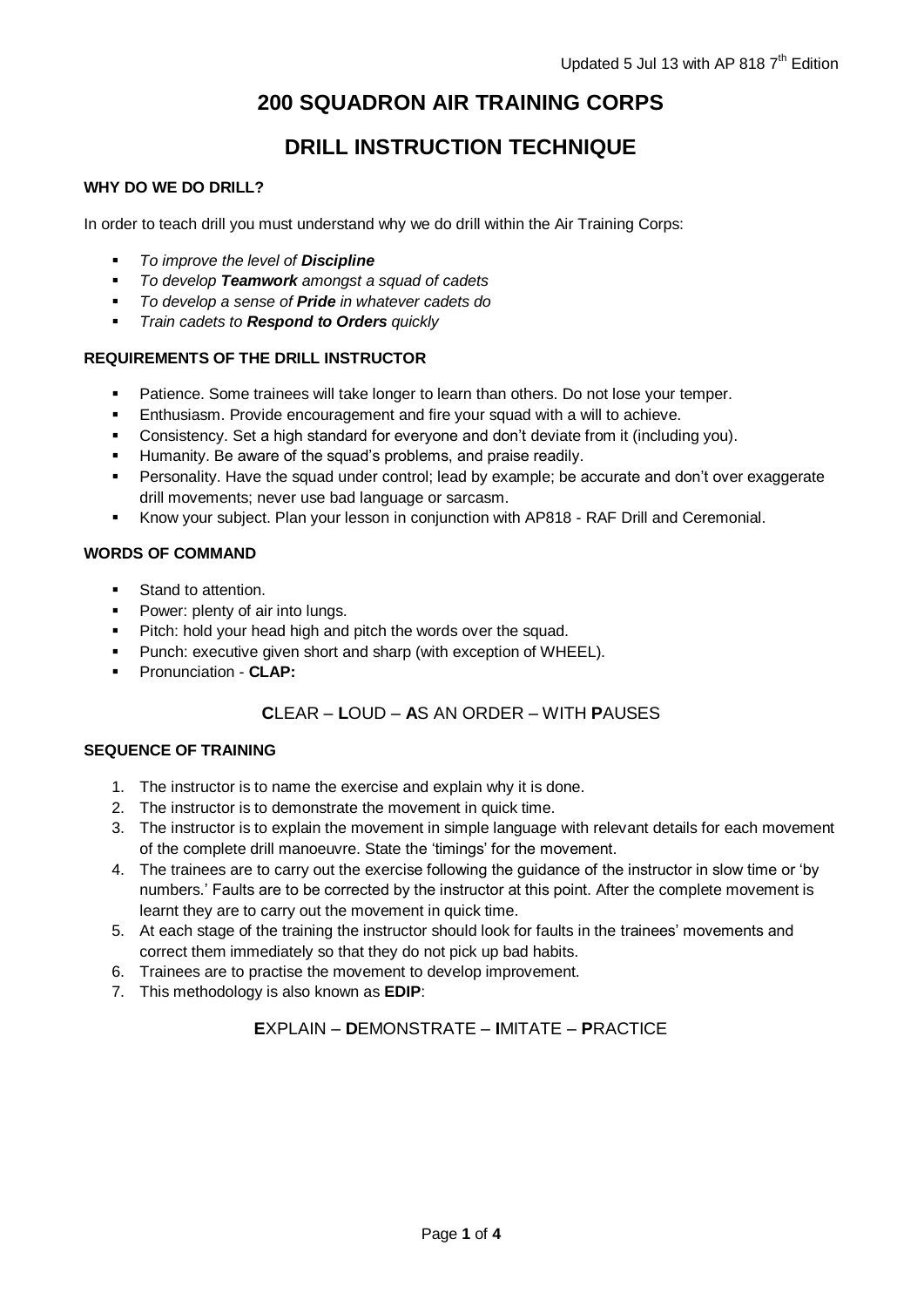## **EXAMPLE SEQUENCE OF INSTRUCTION: ABOUT TURN AT THE HALT**

#### **Preliminaries**

- The squad will be at the position of Attention in front of the Instructor in a single rank.
- "Squad Stand at EASE"

#### **Explanation**

- I am now going to teach you the About Turn at the Halt.
- The reason this movement is taught is to enable an individual or body of personnel to turn through an angle of 180 degrees to the right, in a smart uniform manner.
- Watch my demonstration.

#### **Demonstration**

Demonstrate the movement by giving yourself the orders whilst calling out the correct timings. Simplify the movement by demonstrating by numbers for stationary drill or in slow time for marching drill movements.

"Instructor - About - TURN, ONE – LEFT RIGHT - ONE."

#### **Imitation**

- To simplify the instruction of this movement I will break it down by numbers into two parts.
- "About Turn by numbers Instructor ONE"
- Immediately on the command, the head, shoulder, body and right foot is forced through an angle of 180 degrees to the right by means of pivoting on the heel of the right foot and the toes of the left foot.
- On execution of this movement the squad is to call out "ONE."
- Points to note:
	- o The right root is flat firm on the ground.
	- $\circ$  The toes of the left foot are on the ground with the heel raised.<br> $\circ$  Both knees are braced and the body is erect and square to the
	- Both knees are braced and the body is erect and square to the new direction.
- Any questions?
- "Squad SHUN"
- "About Turn by numbers Squad ONE"
- "As you were"
- "Squad Stand At EASE"
- "About Turn by numbers Instructor TWO"
- Immediately on the command, the left leg is bent in front of the body so that the thigh is parallel to the ground with the left foot hanging naturally below the knee. The foot is then forced down beside the right foot, into the correct position of Attention.
- On execution of this movement the squad is to call out "ONE."
- Points to note:
	- $\circ$  The body is now in the correct position of Attention facing its new direction.
	- o The left knee came through the bend the knee position.
	- o The body is erect and square to the new direction.
- **Any questions?**
- "Squad SHUN"
- "About Turn by numbers Squad ONE"
- "Squad TWO"
- "Squad Stand At EASE"
- You will now carry out the complete movement in Quick Time. As a reminder:
- "Instructor About TURN"
- Any Final Questions?
- "Squad SHUN"
- "Squad About TURN"

#### **Practice**

Carry out the movement further until you are satisfied that all trainees are performing the movement correctly.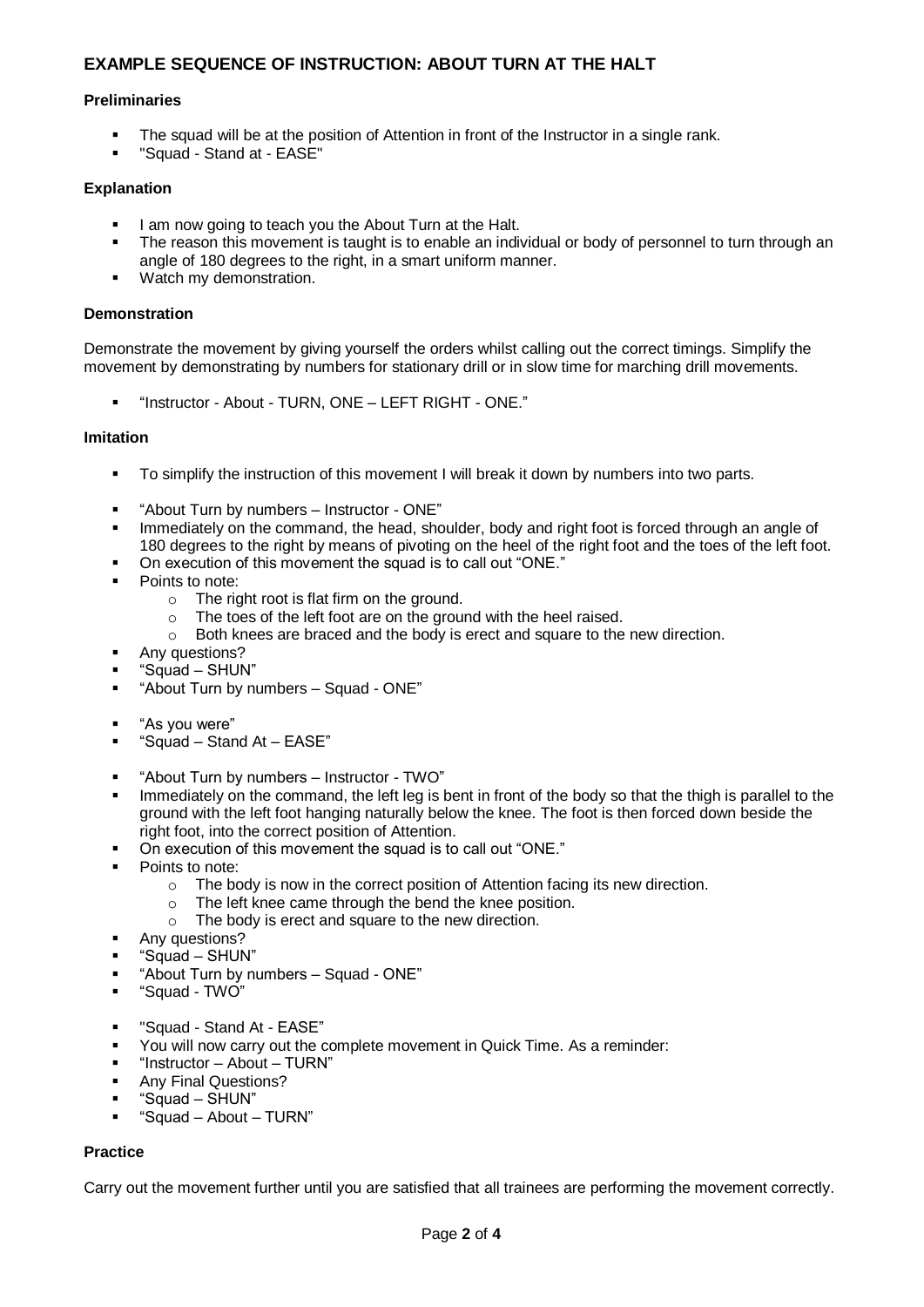# **TABLE FOR TIMINGS AND WORDS OF COMMAND (AP818 7 TH EDITION)**

| <b>INTRODUCTORY</b>                                             | <b>CAUTIONARY</b>       | <b>EXECUTIVE</b>                     | WHEN?              | <b>TIMINGS GIVEN</b>                                                                                                                                                           |  |  |  |
|-----------------------------------------------------------------|-------------------------|--------------------------------------|--------------------|--------------------------------------------------------------------------------------------------------------------------------------------------------------------------------|--|--|--|
| <b>FOOT DRILL AT THE HALT</b>                                   |                         |                                      |                    |                                                                                                                                                                                |  |  |  |
| Squad/Flight                                                    | Stand                   | <b>EASY</b>                          |                    | One                                                                                                                                                                            |  |  |  |
| Squad/Flight                                                    | Stand At                | <b>EASE</b>                          |                    | One                                                                                                                                                                            |  |  |  |
| Squad/Flight                                                    | Squad                   | <b>SHUN</b>                          |                    | One                                                                                                                                                                            |  |  |  |
| Squad/Flight                                                    | Left/Right/About        | <b>TURN</b>                          |                    | One Left - Right One                                                                                                                                                           |  |  |  |
| Squad/Flight                                                    | Left/Right              | <b>INCLINE</b>                       |                    | One - Left Right - One                                                                                                                                                         |  |  |  |
| Squad/Flight                                                    | To the Front            | <b>SALUTE</b>                        |                    | $Up - Two - Three - Down$                                                                                                                                                      |  |  |  |
| Saluting to the Flanks                                          | To the Left/Right       | <b>SALUTE</b>                        |                    | Up-Two-Three-Four-Five-<br>Down                                                                                                                                                |  |  |  |
|                                                                 | Squad/Flight            | <b>FALL OUT or</b><br><b>DISMISS</b> |                    | One Left - Right / One Left -<br>Right/ Left Right Left Right                                                                                                                  |  |  |  |
| Squad/Flight/Parade                                             | An Officer on<br>Parade | <b>DISMISS</b>                       |                    | One Left - Right / One Left -<br>Right/Up Two - Three/Down Left<br>- Right / Left Right Left Right                                                                             |  |  |  |
| Squad/Flight                                                    | Right/Left              | <b>DRESS</b>                         |                    | $Up - Left - Right - Dressing$                                                                                                                                                 |  |  |  |
| Without Intervals                                               | Right/Left              | <b>DRESS</b>                         |                    | $Up - Left - Right - Dressing$                                                                                                                                                 |  |  |  |
| Squad/Flight<br>Squad/Flight                                    | Eyes<br>Open Order /    | <b>FRONT</b><br><b>MARCH</b>         |                    | One<br>One One Two                                                                                                                                                             |  |  |  |
|                                                                 | <b>Close Order</b>      |                                      |                    |                                                                                                                                                                                |  |  |  |
| Paces                                                           | Forward /<br>Rearward   | <b>MARCH</b>                         |                    |                                                                                                                                                                                |  |  |  |
| Paces Right/Left                                                | Close                   | <b>MARCH</b>                         |                    |                                                                                                                                                                                |  |  |  |
| FORMATION OF A SQUAD/FLIGHT (Quick March and Halt taught first) |                         |                                      |                    |                                                                                                                                                                                |  |  |  |
|                                                                 | Right                   | <b>MARKER</b>                        |                    | 14 paces - One Two                                                                                                                                                             |  |  |  |
|                                                                 | Get On                  | <b>PARADE</b>                        |                    |                                                                                                                                                                                |  |  |  |
| Tallest on the Right Shortest   In Single Rank<br>on the Left   |                         | <b>SIZE</b>                          |                    |                                                                                                                                                                                |  |  |  |
|                                                                 | Squad                   | <b>NUMBER</b>                        |                    |                                                                                                                                                                                |  |  |  |
| <b>Odd Numbers Two Paces</b>                                    | Forward                 | <b>MARCH</b>                         |                    | One One Two                                                                                                                                                                    |  |  |  |
| Number 1 Stand Fast                                             | Ranks Right and<br>Left | <b>TURN</b>                          |                    | One Left - Right One                                                                                                                                                           |  |  |  |
| Form Squad                                                      | Quick                   | <b>MARCH</b>                         |                    | Left Right Left Right Left                                                                                                                                                     |  |  |  |
| <b>FOOT DRILL IN QUICK TIME</b>                                 |                         |                                      |                    |                                                                                                                                                                                |  |  |  |
| Squad/Flight                                                    | Quick                   | <b>MARCH</b>                         |                    | Left Right Left Right Left                                                                                                                                                     |  |  |  |
|                                                                 | Squad/Flight            | <b>HALT</b>                          | Left Heel          | One One Two                                                                                                                                                                    |  |  |  |
| Move to the left/right                                          | Left/Right              | <b>TURN</b>                          | Right/Left<br>Heel | Check Turn Forward                                                                                                                                                             |  |  |  |
| Squad/Flight                                                    | About                   | <b>TURN</b>                          | Left Heel          | Check Left Right Left Forward                                                                                                                                                  |  |  |  |
| An Officer passing your<br>Front                                | To the Front            | <b>SALUTE</b>                        | Left Foot          | Check / Up - Two - Three - Four<br>- Five / Down Swing                                                                                                                         |  |  |  |
| An Officer to your Left/Right                                   | To the Left/Right       | <b>SALUTE</b>                        | Left Foot          | Check / Up - Two - Three - Four<br>- Five / Down Swing                                                                                                                         |  |  |  |
| (individual)                                                    | To the Front            | <b>SALUTE</b>                        |                    | One One Two Left Right / Up -<br>Two - Three / Down Two - Three<br>- Four - Five / Up - Two - Three<br>/ Down Left Right / One Left<br>Right One Left Right Left Right<br>Left |  |  |  |
| Compliments on the march                                        | Eyes                    | LEFT/RIGHT/<br><b>FRONT</b>          | Left Heel          | <b>Check Turn</b>                                                                                                                                                              |  |  |  |